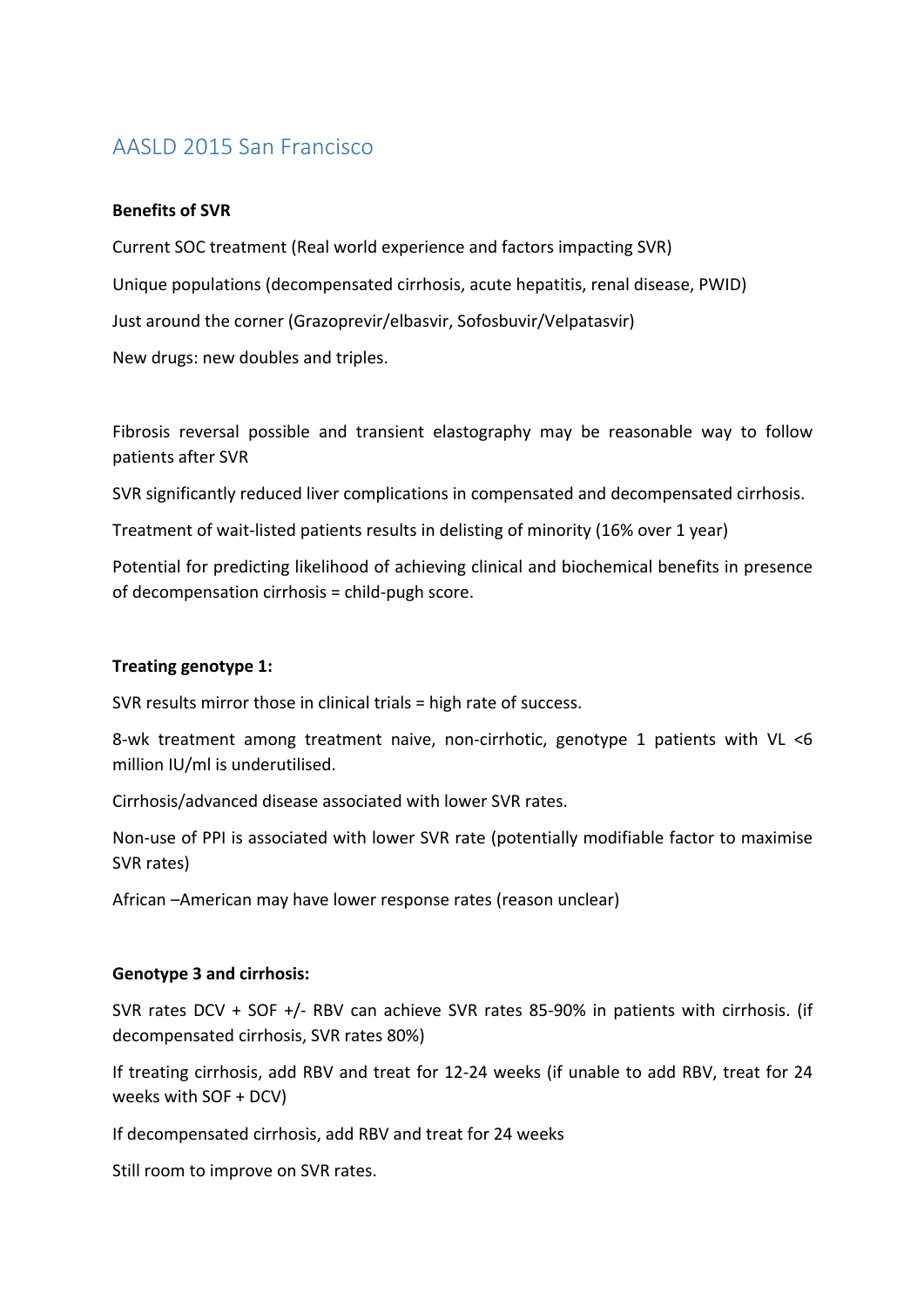## Unique population: renal failure, acute hepatitis C, injection drug users, decompensated **cirrhosis**

Baseline testing not recommended by guidelines but there may be role for select testing

Cirrhotic patients receiving LDV-SOF (consider adding RBV and /or extending treatment)

DAA combinations that target multiple targets and includes sofosbuvir may be a strategy to treat patients with DAA resistance (NS3/NS5A)

## **Just around the corner (Grazoprevir/elbasvir, Sofosbuvir/Velpatasvir)**

#### EBR/GZR +/- RBV

High efficacy cross a broad spectrum of patients

Subgroups in which longer therapy  $+/-$  may be considered.

Treatment experience (non-responders):

- $\cdot$  16/18 weeks + RBV if cirrhosis
- $\cdot$  16/18 weeks + RBV if baseline EBR RAVs

Safe with rare elevation of ALT (without bilirubin increase)

#### **SOF/VEL:**

SOF/VEL for 12 weeks yield high SVR rates in patients with HCV GT 1-6.

SOF/VEL is superior to SOF/RBV for 12 wks in GT2

SOF/VEL is superior to SOF/RBV for 24 wks in GT3

Presence of baseline NS5A RAVs do not appear to impact SVR12

SOF/VEL for 12 weeks was well tolerated, with a safety profile similar to that of placebo treatment.

#### New therapies: more doubles, triples and injections

Striving for the penultimate therapy:

- Pangenotypic
- No need for Ribavirin
- One pill a day
- High barrier to resistance
- Short duration (8 weeks or less=lower cost, improved adherence, reduce emergence of resistance, simplicity